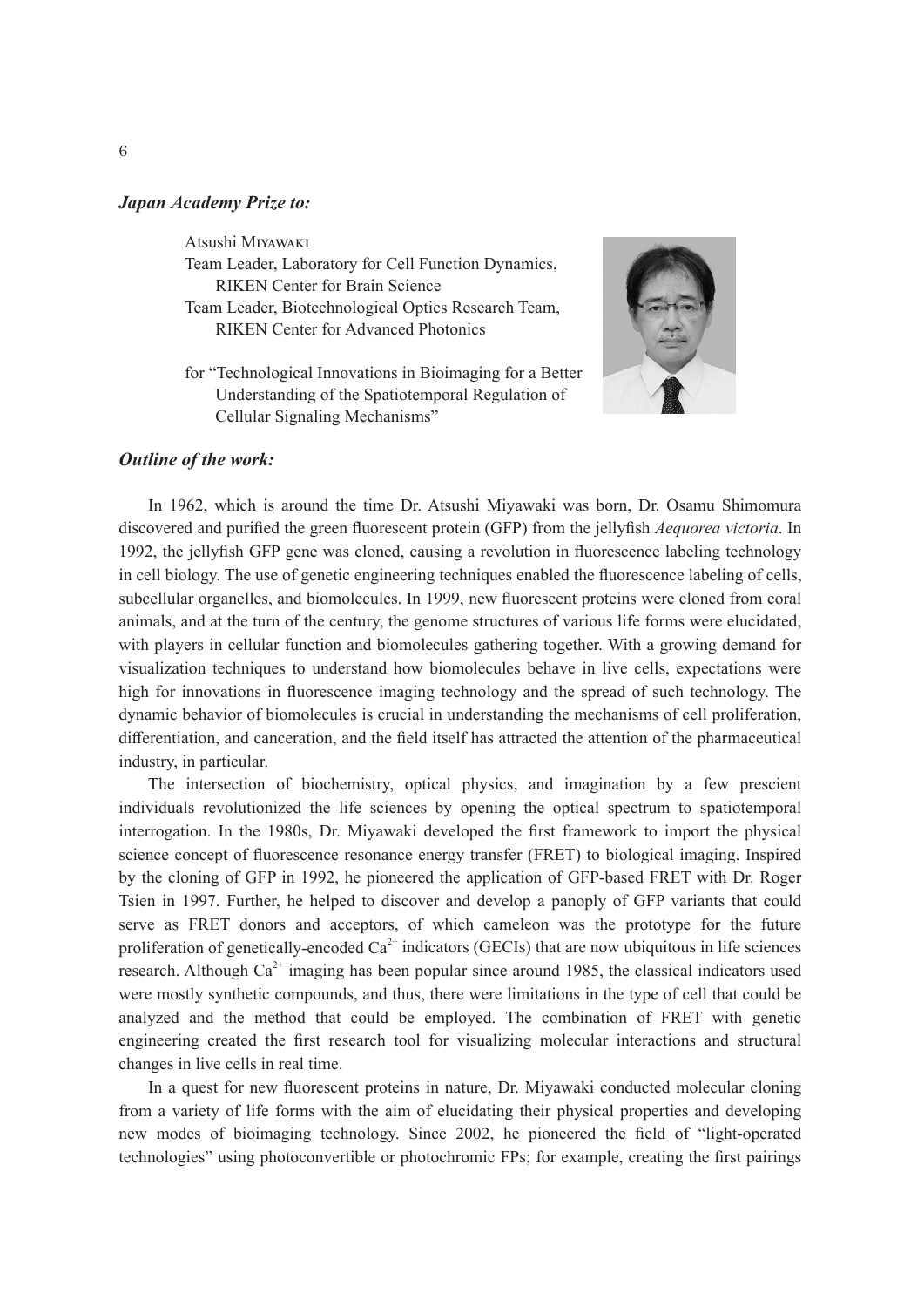called Kaede and Dronpa and elucidating their photonic and molecular mechanisms. In 2006, Dr. Miyawaki invented Keima that shows the largest Stokes shift, which is the difference between the peak excitation and peak emission wavelengths, of any FP discovered to date.

The novel probes for cell functions that Dr. Miyawaki and his colleagues designed include Fucci, GEPRA, UnaG, mt-Keima, and mito-SRAI. Fucci is a cell-cycle probe that uses the cellcycle degradation machinery of ubiquitin oscillators. Fucci in cells and transgenic animals have provided a wealth of information about the proliferation and differentiation of eukaryotic cells, including studies on stem cells and neurogenesis. GEPRA, which is a genetically-encoded probe for retinoic acid, enables the visualization of endogenous gradients of the morphogen retinoic acid in zebrafish embryos, whereas UnaG is a natural fluorescent sensor for bilirubin isolated from eel muscle. This highly sensitive method for measuring bilirubin, which at high levels causes jaundice and kernicterus, may contribute to improving global health. Both mt-Keima and mito-SRAI are now widely used to monitor mitochondrial phagy, a process, which is linked to Parkinson's disease.

Recently, Dr. Miyawaki and his group performed directed evolution of firefly luciferase using a red-shifted and highly deliverable luciferin analog to establish a fully engineered bioluminescence system called AkaBLI. This remarkable system can produce a 100 to 1,000-fold brighter emission *in vivo* than conventional systems, thereby allowing the non-invasive visualization of small numbers of cells inside the deep organs of freely moving animals.

Finally, Dr. Miyawaki and colleagues helped to drive a renaissance in tissue clearing technology. In 2011, his group reported the Sca*l*e technology, which is a method for optically clearing fixed brain samples. In the following years, a new field emerged based on variations of this tissue clearing method. His group recently developed a variation called Sca*l*eS that enables largescale three-dimensional tissue reconstruction, including the brains of patients with Alzheimer's disease.

These discoveries and advances demonstrate that Dr. Miyawaki is a leading innovator at the cutting edge of life sciences optical imaging technology through his formative efforts in the original research of bioimaging technology and the development of applied technology that has proguced a substantially pervasive efect.

## **List of Main Publications**

- 1. Furuichi, T., Yoshikawa, S., Miyawaki, A., Wada, K., Maeda, N. and Mikoshiba, K. (1989) Primary structure and functional expression of the inositol 1,4,5-trisphosphate-binding protein P400. Nature **342**, 32–33.
- 2.Miyawaki, A., Llopis, J., Heim, R., McCaffery, J.M., Adams, J.A., Ikura, M. and Tsien, R.Y. (1997) Fluorescent indicators for  $Ca^{2+}$  based on green fluorescent proteins and calmodulin. Nature **388**, 882–887.
- 3. Tsien, R.Y. and Miyawaki, A. (1998) Seeing the machinery of live cells. Science **280**, 1954– 1955.
- 4. Miyawaki, A., Griesbeck, O., Heim, R. and Tsien, R.Y. (1999) Dynamic and quantitative  $Ca^{2+}$ measurements using improved cameleons. Proc. Natl. Acad. Sci. U.S.A. **96**, 2135–2140.
- 5.Miyawaki, A. and Tsien, R.Y. (2000) Monitoring protein conformations and interactions by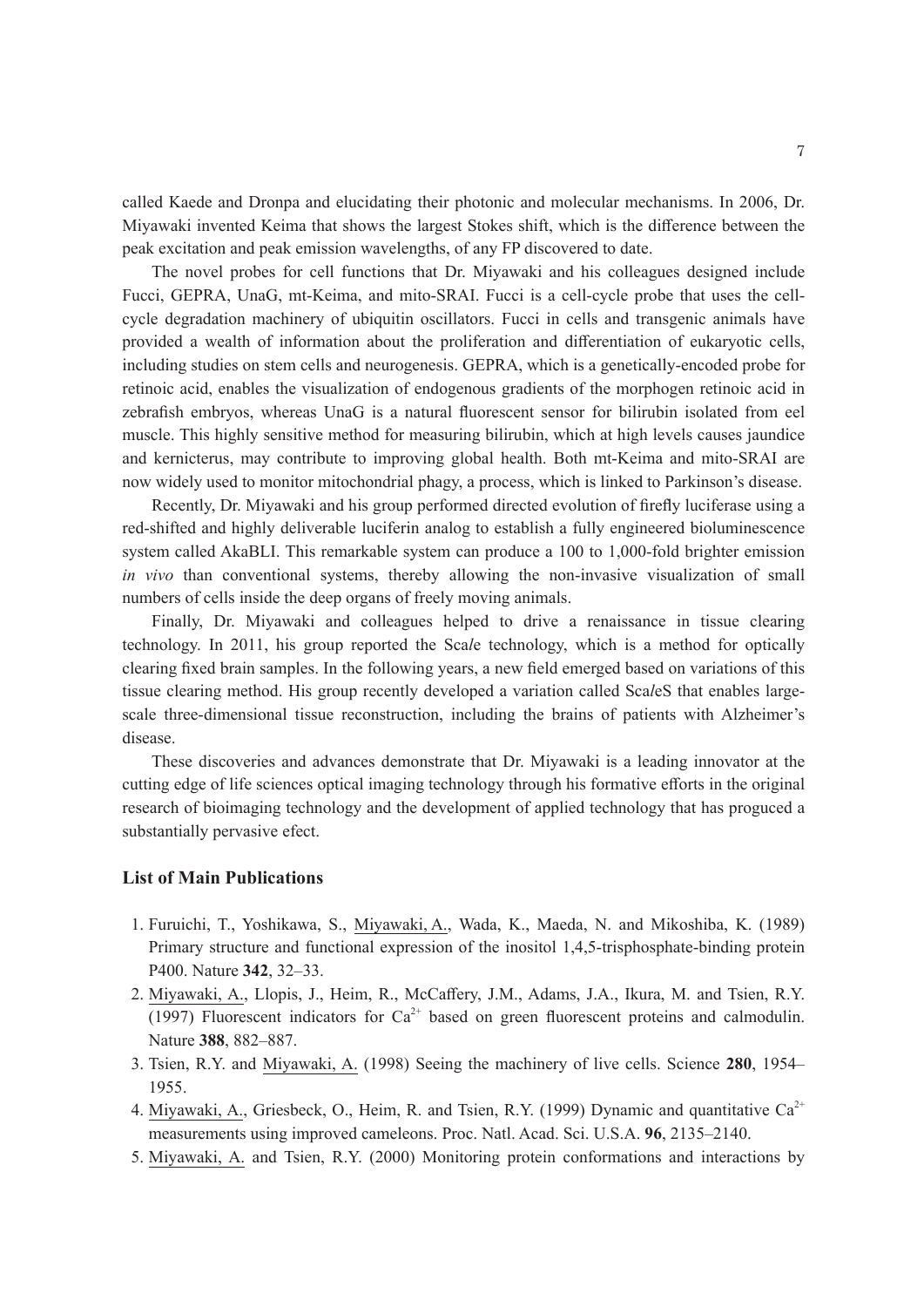fluorescence resonance energy transfer between mutants of green fluorescent protein. Methods Enzymol. **327**, 472–500.

- 6. Nagai, T., Sawano, A., Park, E.S. and Miyawaki, A. (2001) Circularly permuted green fluorescent proteins engineered to sense  $Ca^{2+}$ . Proc. Natl. Acad. Sci. U.S.A. **98**, 3197–3202.
- 7. Nagai, T., Ibata, K., Park, E.S., Kubota, M., Mikoshiba, K. and Miyawaki, A. (2002) A variant of yellow fluorescent protein with fast and efficient maturation for cell-biological applications. Nat. Biotech. **20**, 87–90.
- 8. Ando, R., Hama, H., Yamamoto-Hino, M., Mizuno, H. and Miyawaki, A. (2002) An optical marker based on the UV-induced green-to-red photoconversion of a fluorescent protein. Proc. Natl. Acad. Sci. U.S.A. **99**, 12651–12656.
- 9. Mizuno, H., Mal, T.K., Tong, K.I., Ando, R., Furuta, T., Ikura, M. and Miyawaki, A. (2003) Photo-induced peptide cleavage in the green-to-red conversion of a fluorescent protein. Mol. Cell **12**, 1051–1058.
- 10. Nagai, T., Yamada, S., Tominaga, T., Ichikawa, M. and Miyawaki, A. (2004) Expanded dynamic range of fluorescent indicators for  $Ca^{2+}$  by circularly permuted yellow fluorescent proteins. Proc. Natl. Acad. Sci. U.S.A. **101**, 10554–10559.
- 11. Ando, R., Mizuno, H. and Miyawaki, A. (2004) Regulated fast nucleocytoplasmic shuttling observed by reversible protein highlighting. Science **306**, 1370–1373.
- 12. Hama, H., Hara, C., Yamaguchi, K. and Miyawaki, A. (2004) PKC signaling mediates global enhancement of excitatory synaptogenesis in neurons triggered by local contact with astrocytes. Neuron **41**, 405–415.
- 13. Tsutsui, H., Karasawa, S., Shimizu, H., Nukina, N. and Miyawaki, A. (2005) Semi-rational engineering of a coral fluorescent protein into an efficient highlighter. EMBO Rep. **6**, 233–238.
- 14. Kogure, T., Karasawa, S., Araki, T., Saito, K., Kinjo, M. and Miyawaki, A. (2006) A fluorescent variant of a protein from the stony coral *Montipora* facilitates dual-color single-laser fluorescence cross-correlation spectroscopy. Nat. Biotech. **24**, 577–581.
- 15. Miyawaki, A. and Karasawa, S. (2007) Memorizing spatiotemporal patterns. Nat. Chem. Biol. **3**, 598–601
- 16. Miyawaki, A. (2007) Bringing bioluminescence into the picture. Nat. Methods **4**, 616–617.
- 17. Mizuno, H., Kumar, Mal T., Wälchli, M., Kikuchi, A., Fukano, T., Ando, R., Jeyakanthan, J., Taka, J., Shiro, Y., Ikura, M. and Miyawaki, A. (2008) Light-dependent regulation of structural flexibility in a photochromic fluorescent protein. Proc. Natl. Acad. Sci. U.S.A. **105**, 9227–9232.
- 18. Sakaue-Sawano, A., Kurokawa, H., Morimura, T., Hanyu, A., Hama, H., Osawa, H., Kashiwagi, S., Fukami, K., Miyata, T., Miyoshi, H., Imamura, T., Ogawa, M., Masai, H. and Miyawaki, A. (2008) Visualizing spatiotemporal dynamics of multicellular cell cycle progression. Cell **132**, 487–498.
- 19. Miyawaki, A. (2008) Green fluorescent protein glows gold. Cell **135**, 987–990.
- 20. Sakaue-Sawano, A., Ohtawa, K., Hama, H., Kawano, M., Ogawa, M. and Miyawaki, A. (2008) Tracing the silhouette of individual cells in S/G<sub>2</sub>/M phases with fluorescence. Chem. Biol. 15, 1243–1248.
- 21. Tsutsui, H., Karasawa, S., Okamura, Y. and Miyawaki, A. (2008) Improving membrane voltage measurements using FRET with new fluorescent proteins. Nat. Methods **5**, 683–685.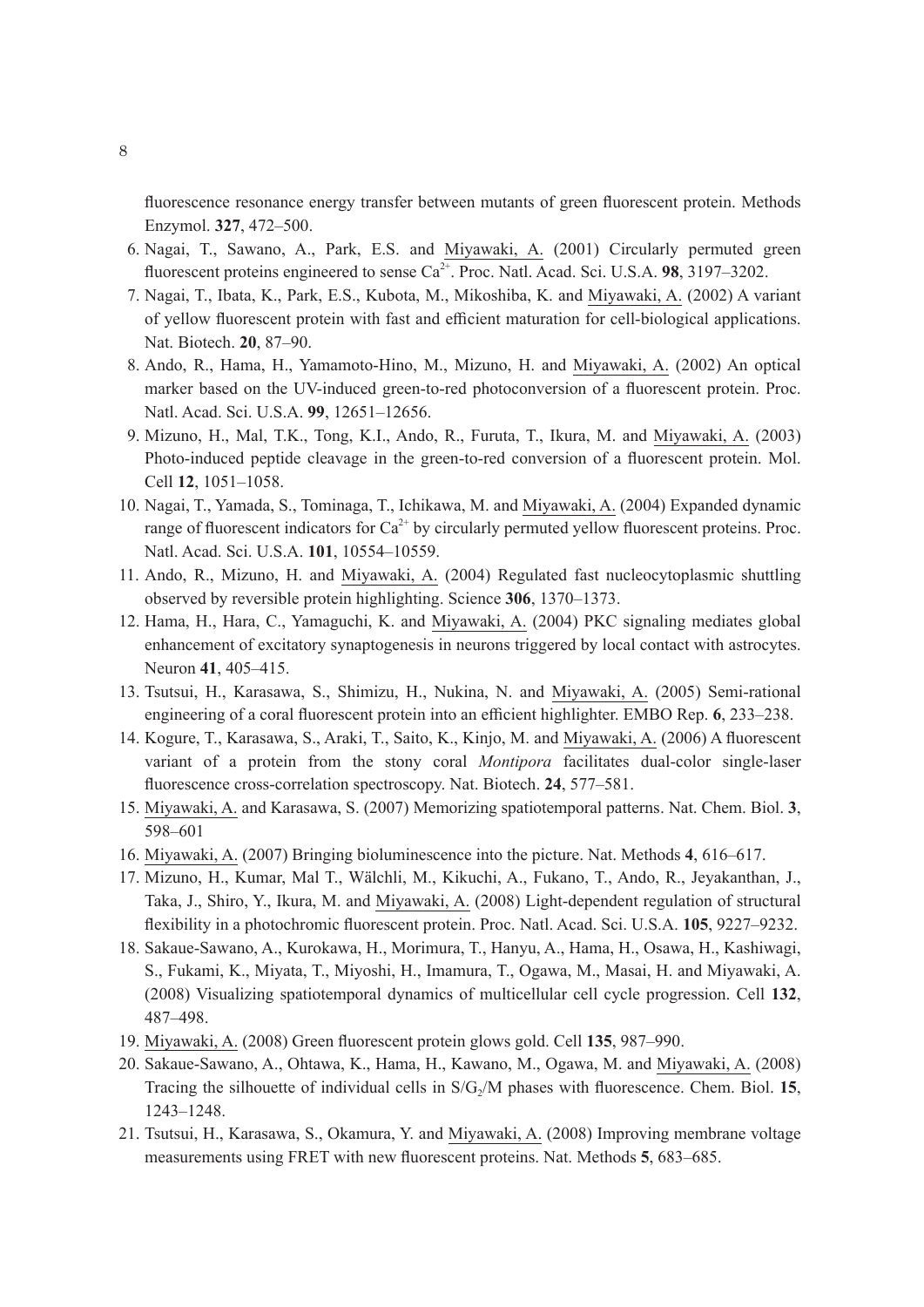- 22. Kawano, H., Kogure, T., Abe, Y., Mizuno, H. and Miyawaki, A. (2008) Two-photon dual-color imaging using fluorescent proteins. Nat. Methods **5**, 373–374.
- 23. Sugiyama, M., Sakaue-Sawano, A., Iimura, T., Fukami, K., Kitaguchi, T., Kawakami, K., Okamoto, H., Higashijima, S. and Miyawaki, A. (2009) Illuminating cell-cycle progression in the developing zebrafish embryo. Proc. Natl. Acad. Sci. U.S.A. **106**, 20812–20817.
- 24. Tsutsui, H., Shimizu, H., Mizuno, H., Nukina, N., Furuta,T. and Miyawaki, A. (2009) The E1 mechanism in phot-induced *β*-elimination reactions for green-to-red conversion of fluorescent proteins. Chem. Biol. **16**, 1140–1147.
- 25. Hama, H., Kurokawa, H., Kawano, H., Ando, R., Shimogori, T., Noda, H., Fukami, K., Sakaue-Sawano, A. and Miyawaki, A. (2011) Sca*l*e: a chemical approach for fluorescence imaging and reconstruction of transparent mouse brain. Nat. Neurosci. **14**, 1481–1488.
- 26. Katayama, H., Kogure, T., Mizushima, N., Yoshimori, T. and Miyawaki, A. (2011) A sensitive and quantitative technique for detecting autophagic events based on lysosomal delivery. Chem. Biol. **18**, 1042–1052.
- 27. Sakaue-Sawano, A., Kobayashi, T., Ohtawa, K. and Miyawaki, A. (2011) Drug-induced cell cycle modulation leading to cell-cycle arrest, nuclear mis-segregation, or endoreplication. BMC Cell Biol. **12**, 2.
- 28. Shimozono, S., Iimura, T., Kitaguchi, T., Higashijima, S.I. and Miyawaki, A. (2013) Visualization of an endogenous retinoic acid gradient across embryonic development. Nature **496**, 363–366.
- 29. Kumagai, A., Ando, R., Miyatake, H., Greimel, P., Kobayashi, T., Hirabayashi, Y., Shimogori, T. and Miyawaki, A. (2013) A bilirubin-inducible fluorescent protein from eel muscle. Cell **153**, 1602–1611.
- 30. Sakaue-Sawano, A., Hoshida, T., Yo, M., Takahashi, R., Ohtawa, K., Arai, T., Takahashi, E., Noda, S., Miyoshi, H. and Miyawaki, A. (2013) Visualizing developmentally programmed endoreplication in mammals using ubiquitin oscillators. Development **140**, 4624–4632.
- 31. Tsutsui, H., Jinno, Y., Shoda, K., Tomita, A., Matsuda, M., Yamashita, E., Katayama, H., Nakagawa, A. and Miyawaki, A. (2015) A diffraction-quality protein crystal processed as an autophagic cargo. Mol. Cell **58**,186–193.
- 32. Hama, H., Hioki, H., Namiki, K., Hoshida, T., Kurokawa, H., Ishidate, F., Kaneko, T., Akagi, T., Saito, T., Saido, T. and Miyawaki, A. (2015) Sca*l*eS: an optical clearing palette for biological imaging. Nat. Neurosci. **18**, 1518–1529.
- 33. Miyawaki, A. and Jaffrey, S.R. (2015) Editorial overview: Molecular imaging: Cellular imaging approaches. Curr. Opin. Chem. Biol. **27**, v–vi.
- 34. Miyawaki, A. and Nishino, Y. (2015) Molecular spies for bioimaging—Fluorescent proteinbased probes. Mol. Cell **48**, 632–643.
- 35. Miyawaki, A. (2016) Exploiting the cyanobacterial light-harvesting machinery for developing fluorescent probe. Nat. Methods **13**, 729–730.
- 36. Sakaue-Sawano, A., Yo, M., Komatsu, N., Hiratsuka, T., Kogure, T., Hoshida, T., Goshima, N., Matsuda, M., Miyoshi, H. and Miyawaki, A. (2017) Genetically encoded tools for optical dissection of the mammalian cell cycles. Mol. Cell **68**, 626–640.
- 37. Watanabe, T., Seki, T., Fukano, T., Sakaue-Sawano, A., Karasawa, S., Kubota, M., Kurokawa, H.,